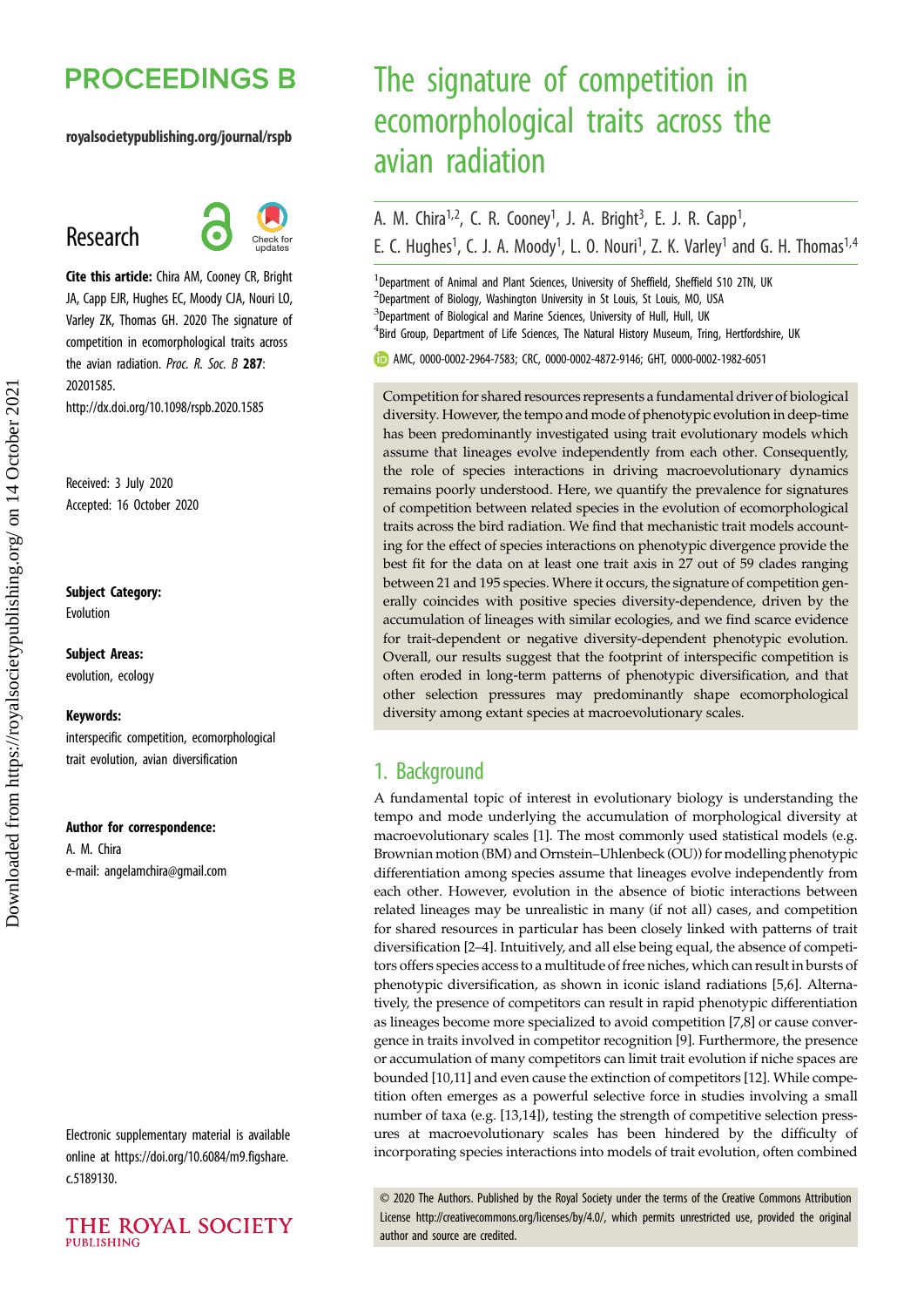with a lack of well-resolved trait and phylogenetic data [\[15,16](#page-7-0)]. Hence, we do not know the importance of competition beyond several intensively studied radiations [[5,14](#page-7-0)] and thus more generally whether biotic interactions impact the accumulation of phenotypic diversity across global radiations.

Competitive interactions between related species have been linked to several patterns of trait evolution. Diversitydependent models, in which the rate of evolution changes as a function of the number of accumulating lineages [[10\]](#page-7-0), are often used as evidence for the impact of species interactions on evolutionary rates within clades. In particular, the pattern of decreasing evolutionary rates with an increasing number of related species is interpreted as a signal of reduced potential for further evolution in niches saturated by competitors [\[11\]](#page-7-0) but see [[17\]](#page-7-0). Conversely, competitive interactions have also been linked with fast trait diversification, as they represent a dynamic selection pressure, potentially leading to rapid changes in species' phenotypes via character displacement [\[18](#page-7-0)]. The expected signature of character displacement is represented by highly structured covariances among species' phenotypes (i.e. throughout the evolutionary history of a group, the covariance between the phenotypes of clade members reflects which species compete for the same resources and if all species in a clade compete then trait histories match closely to phylogenetic structure) and, overall, overdispersed trait distributions among extant species.

Recently, more mechanistic models of trait evolution have been developed, which incorporate the effect of competitive selection pressures between related lineages on phenotypic diversification [\[19,20](#page-7-0)]. These novel methods are based on the equation of a random walk model of evolution [[21\]](#page-7-0), to which terms that account for competition are added. The underlying assumption is that similarity in relevant traits (i.e. traits involved in the acquisition of limiting resources) between species corresponds to stronger competition. Thus, these models aim to detect patterns of exaggerated trait divergence between closely related lineages, as expected if species differentiate to avoid costly competitive interactions [[5,14](#page-7-0)]. Species can evolve away from the mean trait value among congeners [[19\]](#page-7-0), or more subtly, the amount of morphological divergence can be modelled for all pairs of species in a clade as a function of pairwise similarity in target traits [\[20](#page-7-0)]. By contrasting the fit of trait evolutionary models that assume the presence of competition with models in which species evolve independently from each other, we can determine the relative importance of various hypotheses in shaping phenotypic evolution within clades. These methods have already been applied to a few radiations [\[20](#page-7-0),[22\]](#page-7-0), but we lack a comprehensive multi-clade and deep-time perspective on just how often ecological processes like competition leave a signature in the dynamics of phenotypic accumulation.

Here, we investigate the prevalence of signatures of competition in the evolution of avian ecomorphological traits. We focus on avian beak shape and size, as well as body mass traits which are closely related to resource acquisition (e.g. [\[23](#page-7-0),[24\]](#page-7-0)). We contrast methods that look for trait-dependent (species within clades evolve to increase morphological differentiation among each other) or diversity-dependent evolution (rates of trait evolution are dependent on the accumulation of clade members) to models of evolution in which species evolve independently from their relatives to describe the prevalence of evolutionary patterns consistent with a signature of species interactions in avian clades.

We describe trait evolutionary trajectories in well-defined avian orders and super-families, as well as in more recent radiations within these groups, to obtain a comprehensive perspective of the signal of interactions between related species across Aves.

## 2. Methods

#### (a) Morphological data

We used three-dimensional scans of bird beaks to collect beak shape and size measurements for 8748 avian species. A detailed account of the protocols used to extract these data is given in [[25](#page-7-0)]. Briefly, we used study skins from the Natural History Museum in Tring and Manchester Museum and scanned the beaks using white- and blue-structured light scanning (Flex-Scan3D, LMI Technologies, Vancouver, Canada). We further extracted information about variation in shape and size between scans using landmark-based geometric morphometrics [\[26\]](#page-7-0). We chose four key points on the avian beak, which can be easily placed repeatedly across specimens: (i) the tip of the beak, (ii) the posterior margin of the beak on the dorsal midline, (iii) the left, and (iv) the right tomial edges. Furthermore, we had 75 semi-landmarks that unite (i) to (ii), (iii) and (iv), forming the dorsal midline, and left and right tomial edges, respectively. The authors and members of the public used the crowdsourcing website [http://](http://www.markmybird.org) [www.markmybird.org](http://www.markmybird.org) to complete the landmarking process. Each three-dimensional image was marked by at least three independent users, and unsuitable landmark efforts (either poor landmarking of individual scans or non-similarity in the landmark position between users) were discarded following quality control protocols (see [\[25,27](#page-7-0)]).

Landmark configurations were subjected to a generalized Procrustes analysis (to remove the effects of any geometric information unrelated to shape) and alignment [\[28\]](#page-7-0). We then used principal component (PC) and phylogenetic PC (pPC) analyses [[29,30\]](#page-7-0) on user-averaged landmarks to extract the main axes of beak shape variation. We focus on the first four PC axes for beak shape (accounting a total of 95% variation, electronic supplementary material, figure S1a), relative beak size and body mass in the main text and report the results from the pPC analyses in the electronic supplementary material. We used the square root of the sum of squared distances (i.e. the Euclidean distance) of landmarks from their centroid, i.e. centroid size [[26](#page-7-0)] as a measure of beak size, and we extracted species body mass measurements from the EltonTraits database [\[31\]](#page-7-0). We separately modelled the evolution of body mass, beak size and beak shape. Finally, we regressed beak size against body mass using phylogenetic generalized least squares regressions [[32](#page-7-0),[33](#page-7-0)] within individual clades and used the residuals as a proxy for beak size relative to body size in evolutionary models. Measurement error could not be included as the data comprised of one individual per species.

#### (b) Phylogenetic data

We split species into well-supported orders and super-families, as identified by Jetz et al. [\[34\]](#page-7-0). We used 10 000 trees from the posterior distribution of 'full' trees (i.e. trees with all 9993 avian species) and 'genetic' trees (i.e. trees including only species for which genetic data were available) accessed from<http://www.birdtree.org> [[34](#page-7-0)]. We pruned these trees to obtain a posterior distribution of phylogenies for each clade and further used TREEANNOTATOR [[35](#page-7-0)] to generate maximum clade credibility (MCC) trees, setting branch lengths equal to common ancestor node heights. These consensus trees were further pruned to species for which we have beak shape and size data. For swifts and treeswifts, owls, tapaculos and antpittas, the percentage of species with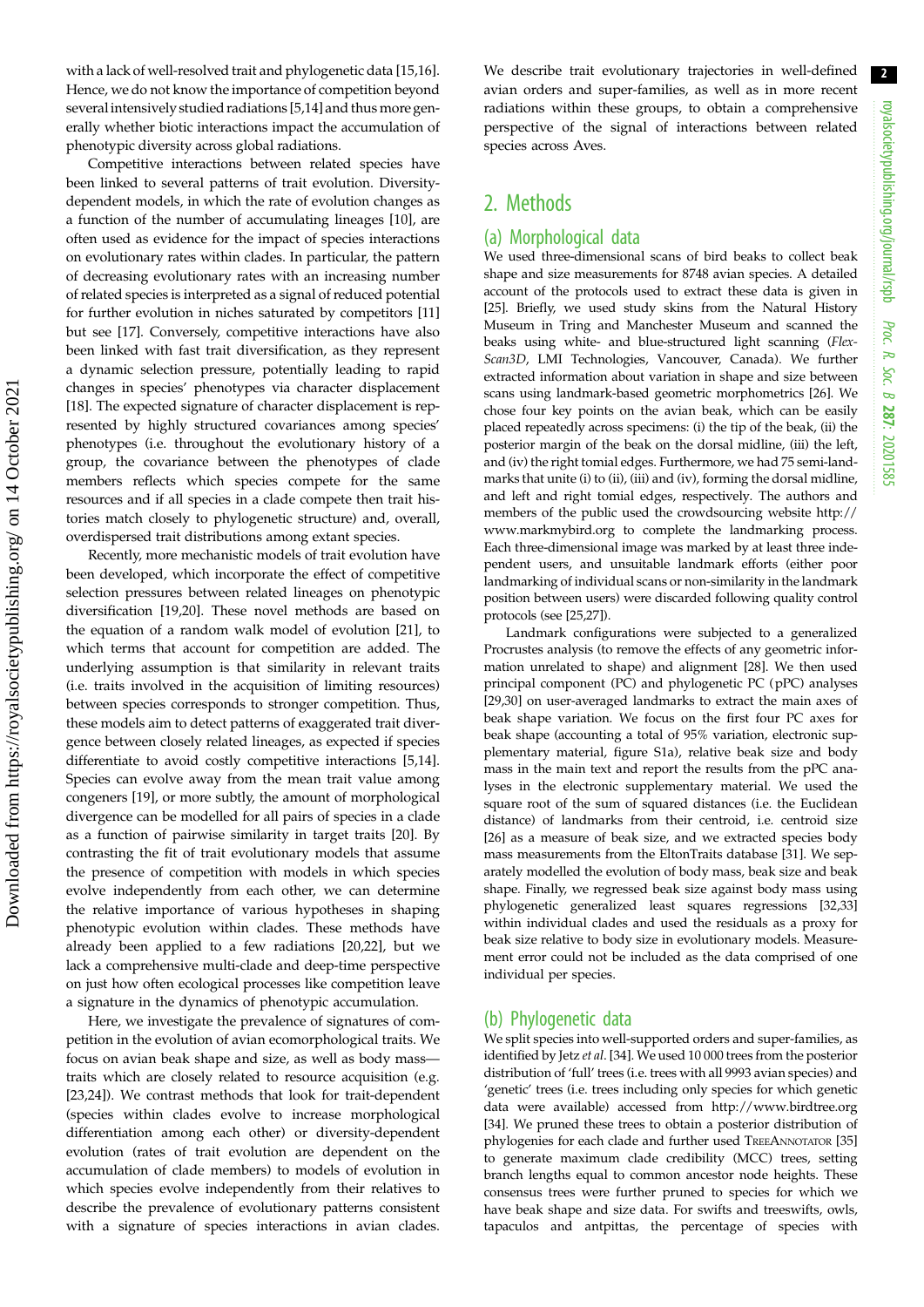morphological data ranged between 30 and 57%, and for all other clades, these percentages were higher than 70%. We only considered groups with at least 20 species, to avoid potential flawed model fit owing to small clade sizes (clade size ranged from 21 to 195 species) [[19](#page-7-0)]. In addition, we generated finer scale clades by time-slicing each of the clades defined above at the midpoint of the root-tip distance in each individual clade and extracting the subclades with at least 20 members that were younger than the time slice. These subclades essentially represent recent radiations within each parent clade, and we used them to test for the prevalence of competition signal at finer macroevolutionary scales. The electronic supplementary material, appendix S1 provides a list of all species used, their division into clades, as well as the associated beak size, shape and body mass data.

#### (c) Models of trait evolution

We used a suite of evolutionary models that assume species evolve independently from their close relatives to test how trait diversity accumulates across avian clades. Specifically, we fit models of (i) random walk trait divergence (BM [\[21\]](#page-7-0)), (ii) divergence with a restraining parameter (OU [\[32,36](#page-7-0)]) and (iii) timedependent models, in which the rate of evolution changes in time [\[37,38](#page-8-0)]. We contrasted the fit of these models with two types of models that are considered to be consistent with different outcomes of interspecific competition. These were diversitydependent models, in which the rate of evolution varies (iv) linearly, or (v) exponentially with the number of lineages [[10](#page-7-0)], and (vi) the recently developed matching competition model (MC [[19,22\]](#page-7-0)), in which key traits evolve away from the mean values of clade members. Both positive and negative diversitydependence could be considered as signals of interspecific competition. However, within each clade not all species will compete for the same resources, and the signal of positive diversity-dependence should be structured according to which species are in competition. Not taking into account the structured trait covariances resulting from a process of character displacement could result in the misidentification of a signal for competitive species interactions within clades with a scenario in which rates of trait evolution increase with the accumulation of any species. We modelled this by applying diversity-dependent and MC models that also take into account the ecological properties of clade members [[39](#page-8-0)]. Specifically, for each clade, we restricted interactions between clade members to species that share the same diet category and foraging strategies. We followed Felice et al. [[40](#page-8-0)] and used the EltonTraits database to split species' diets into: (i) invertebrates, (ii) terrestrial vertebrates, (iii) fishes, (iv) carrion, (v) fruit, (vi) nectar, (vii) seeds and (viii) plants. We also used EltonTraits and defined forage categories as: (i) ground, (ii) understory, (iii) mid-high, (iv) canopy feeders, (v) aerial foragers, and further, pelagic foragers (vi) below and (vii) above the water surface, and non-pelagic foragers (ix) below and (x) above the water surface. For each clade, we used these values in a PC analysis (PCA) for categorical data. We used the first two PCs to cluster species into four ecoguilds correspondent with the four quadrants of the plot regressing PC1 against PC2 (electronic supplementary material, appendix S1 and figure S1b). Thus, species that are similar in their foraging strategy and diet category grouped in the same ecoguild. We used make.simmap [\[41\]](#page-8-0) to build 50 stochastic maps that represent an estimation of species' ecoguild membership throughout the history of the clade [\[39\]](#page-8-0). Only species that share the same ecoguild are allowed to interact in diversity-dependent and matching competition models of trait evolution. By using a PCA, we reduced the potential large number of diet and foraging categories to four ecoguilds, decreasing the possibility of stochastic maps inferring large (and probably unreliable) numbers of shifts. Clades in which ecoguild reconstruction and/or subsequent model fitting produced suspect reconstructions (e.g. when several branches showed patterns of many transitions backwards and forwards between ecoguild on the same edge) were excluded from the analyses (18 groups among orders and super-families, and seven groups among the more finely divided clades, electronic supplementary material, appendix S1).

In total, we summarize patterns of trait evolution for 59 avian orders and super-families (total species = 5108), as well as 93 clades obtained from a finer division of clades (total species = 4637). We also repeated the analyses using trees for which genetic data are available for all species in the Jetz et al. [\[34\]](#page-7-0) tree (54 clades), to ensure that our results are robust to potential phylogenetic error associated with including branches with nongenetic data in the trees (results in the electronic supplementary material). Additionally, we quantified distances between the consensus trees and the posterior distribution of trees to test whether the prevalence of competition signal correlates with the degree of phylogenetic uncertainty (see the electronic supplementary material for results). While these analyses cannot rule out variation in model inference associated with different tree topologies, they do allow us to assess possible biases towards certain models when phylogeny is uncertain.

Models with competition also allow for the incorporation of stochastic maps that represent the reconstructed geographical relationships between species. This approach is recommended for clades with simple biogeography histories (e.g. Anolis lizards across the Greater Antilles [[19](#page-7-0)]). While defining the biogeographical context of many avian clades is probably much more complex, stochastic map reconstructions can be informative, and so we performed an additional set of analyses incorporating the biogeographical history of clades rather than ecoguild membership. We did not combine the geographical and ecoguild structures, as this can lead to a very high number of discrete character states per clade. These methods and results of these analyses are described in detail in the electronic supplementary material.

## (d) False positives in the signal for interspecific

#### competition

A common concern about comparative methods is that many processes can give rise to the same distribution of traits at the tip of the phylogeny [[42](#page-8-0)]. Under the Akaike information criterion (AIC), models with competition have been shown to be distinguishable from models which assume that species evolve independently from each other when competition is present in the generating model [\[19,22](#page-7-0)]. However, AICc-based model selection can favour diversity-dependent models in which rates increase towards the present when the true evolutionary model is a BM process in the presence of noise or an OU process (e.g. [[19](#page-7-0)]). We addressed the issue of false positives in diversitydependent patterns by using simulated datasets. Specifically, we chose avian phylogenies of small (25 species), intermediate (51 and 112 species) and large sizes (195 species) from the pool of empirical avian trees. We simulate OU processes of trait evolution, setting the rate of evolution (sigma parameter) to 0.1, and two possible values for the strength of constraints ( $\alpha$  parameter):  $\alpha = 1$  and  $\alpha = 5$ , respectively. We standardized trees to a depth of 1 prior to simulations. Each process was simulated 1000 times on each tree. We applied diversitydependent and the MC models on these simulated trees and datasets, and quantified the proportion of false positives for each model (i.e. the frequency at which each model with competition is chosen over the OU model at an AICc difference greater than two units). We considered models in which all species can interact, as well as models where the pool of interactive species is restricted to close relatives that share the same ecoguild.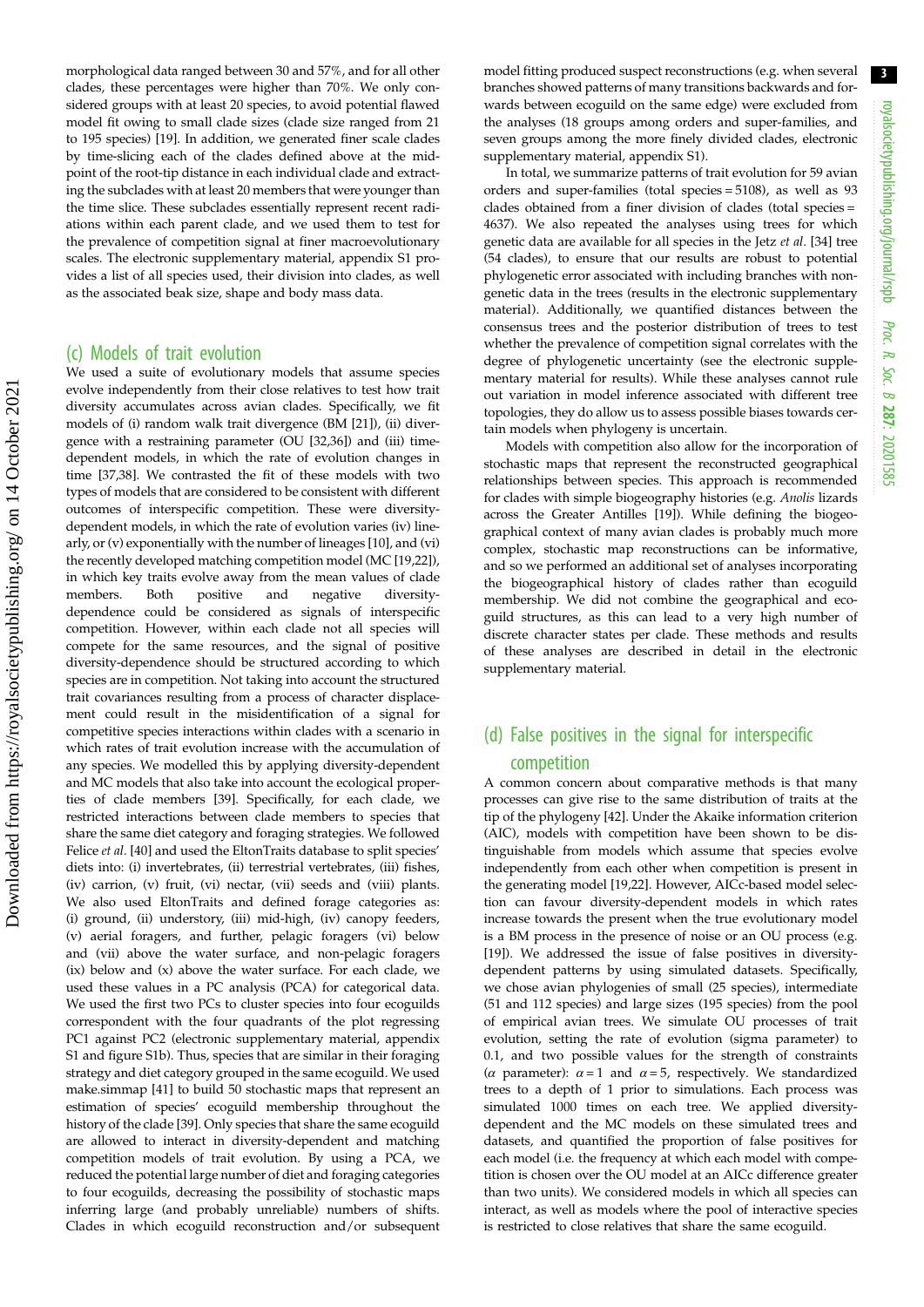

Figure 1. Model support (the proportion of times each model is chosen as best, i.e. smallest AICc values) across clades when modelling the evolution of various ecomorphological traits. We consider models without competition: Brownian motion (BM), Ornstein–Uhlenbeck (OU), linear (TDlin) and exponential (TDexp) timedependent, and models with competition: linear (DDlin) and exponential (DDexp) diversity-dependent, and the matching competition (MC). Results summarized across (a) avian orders and super-families, 59 clades, and (b) finer macroevolutionary scales, 93 clades. (Online version in colour).

## (e) Phylogenetic signal and the effect of clade age on the signature of competition across clades

We built a MCC tree for all 8748 species using 1000 trees from the posterior distribution of 'full' trees and then collapsed branches representing species from the same clade (i.e. each tip label represents a monophyletic clade, rather than individual lineages). We used the D statistic for binary traits [\[43\]](#page-8-0) and this MCC tree to determine the degree of phylogenetic clustering in the signal of competitive interactions. Each clade was given a score of 0 or 1 (absence/presence of competition signal) depending on whether the best supported model was a diversity- or trait-dependent model, with an AICc difference greater than two compared with any model that assumed lineages evolved independently. Furthermore, we expect that competition, if prevalent, will be more readily detectable in younger clades, as the footprint of interspecific interactions is less likely to have been eroded by much broader-scale patters. We used a phylogenetic logistic regression [\[44,45](#page-8-0)] to test the correlation between the signal of competition and the age of the most recent common ancestor of clade members. We included clade size as a covariate to distinguish between the effect of clade age versus potential-biased selection for models with competition in smaller clades (if younger clades are also smaller). We used the MCC tree for all 8748 species to estimate the crown age of each clade and the trees with collapsed branches to account for the phylogenetic relatedness between clades in the logistic regression. All analyses were performed using R (notably, RPANDA [[46](#page-8-0)], caper [\[47\]](#page-8-0), geiger [\[48\]](#page-8-0), phylolm [\[45\]](#page-8-0) and phytools [\[41\]](#page-8-0)).

## 3. Results

## (a) The fit of trait evolutionary models across avian clades

We find that the BM and OU models are the best-fitting models (smallest AICc) in the majority of orders and superfamilies across all the ecomorphological traits considered (figure 1a; electronic supplementary material, table S1a). In comparison, the time-dependent, diversity-dependent and MC models are not commonly the best-fitting models for any clade or trait. When best supported by the data, diversity-dependent models suggest an increase in evolutionary rates with an increasing number of species (electronic supplementary material, figure S2). We find substantial support for models with competition (i.e. smallest AICc with  $\Delta A i Cc > 2$  from the best model assuming lineages evolve independently) in 14 out of 59 clades for beak shape (i.e. either across PC1, PC2, PC3 or PC4), seven for relative beak size and only one for body mass. Two clades show support for these models in more than one trait (beak shape and beak size), and overall, 20 out of 59 clades show strong support for diversity-dependent (19 clades, out of which 17 clades show positive diversity-dependence) or MC (two clades) models in either beak shape, size or body mass ([figure 2\)](#page-4-0). In several clades, models with competition are the best fit of the data from one or multiple models assuming independent evolution from related lineages. The electronic supplementary material, appendix S2 provides estimated model parameters and model fit for each clade. The analyses including the biogeographical context show similar patterns (electronic supplementary material, appendix S3, figures S2d and S3, and table S1b). In many clades, purely geographical analyses miss the signal for competition otherwise revealed by taking into account species' ecoguild membership. However, these analyses also uncover several cases where the signature of competition had been missed. When considering the combined effect of both geography and ecology, i.e. a clade is considered as showing a competition signal in either of these analyses, 27 out of 59 clades show strong support for competition in beak shape, size or body mass.

We further summarized patterns of trait evolution across more finely divided avian groups by replacing the bigger super-families with more recently radiated monophyletic subclades. We again find that models such as the BM or the OU best explain the data in the vast majority of clades (figure 1b; electronic supplementary material, table S1c), but we note a 6% increase in the frequency for a signal of competition in clades (electronic supplementary material, figure S4). Out of a total of 93 clades, we find strong support for models with competition in 25 clades for beak shape, 10 for relative beak size and five for body mass. Overall, 37 out of 93 clades show a pattern of evolution consistent with a signal of species interactions (33 clades for diversity-dependence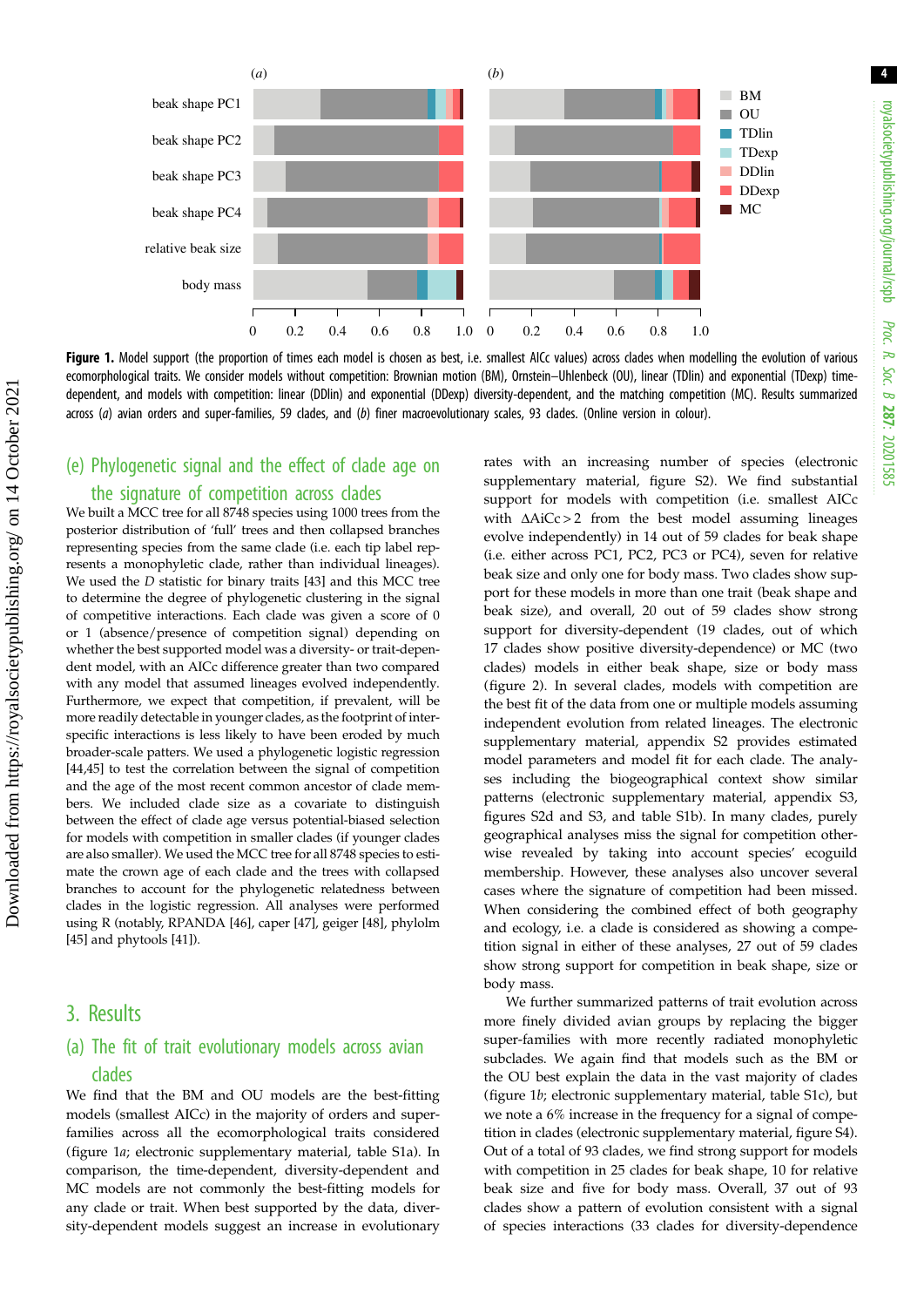<span id="page-4-0"></span>

Figure 2. The signature of competition across 59 avian orders and super-families. Support for competition (purple) is determined by whether a diversity- or traitdependent model best explains the data in the focal clade, with an AICc difference greater than two compared with any model assuming lineages evolve independently. The following ecomorphological traits are considered (left to right circles): beak shape (purple indicates the signal of competition in either PC1, PC2, PC3 or PC4), relative beak size and body mass. Twenty out of 59 clades show support for competition in either beak shape, size or body mass ('any trait' in the stacked bars). Clades where models with and without competition cannot be distinguished by an AICc difference greater than two are marked by light grey. (Online version in colour).

and 6 for the MC) in either beak shape, size or body mass (electronic supplementary material, figure S4). The electronic supplementary material, appendix S4 provides estimated model parameters and model fit for each clade.

#### (b) False positives in the fit of models with interactions The frequency at which models with competition are chosen over the OU model with an AICc difference greater than two is small (less than 5%) when the trait data are simulated with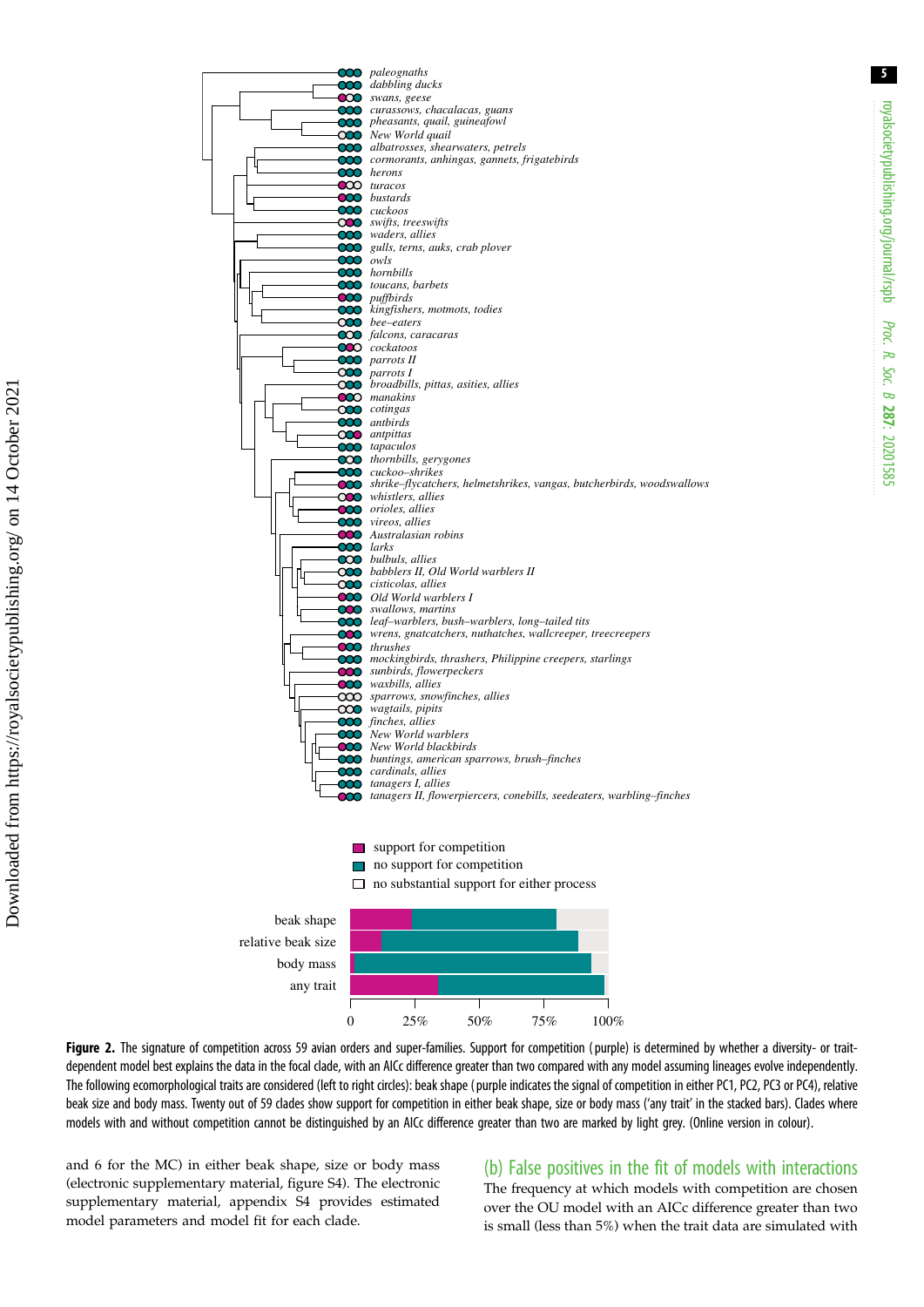a small strength of constraints ( $\alpha$  = 1, electronic supplementary material, figures S5a and S6). When the strength of constraints is high ( $\alpha$  = 5), we find that the frequency of false positives for exponentially diversity-dependent models is high in small and intermediate clade sizes (frequencies of up to 40%, electronic supplementary material, figure S7). Conversely, applying models that take into account the ecological guild membership of species (and hence the expected structured covariance in phenotypes) alleviates the errors in model selection. False positive rates for models with ecoguild were generally smaller than 5% (electronic supplementary material, figures S5–S7). Yet, we found false positive support for diversity-dependent models over the true OU process of evolution in 14% of the smallest clades (25 species) when the strength of constraints is high ( $\alpha$  = 5, electronic supplementary material, figure S7). This suggests that caution is necessary when interpreting support for the exponentially increasing diversity-dependent models when (i) potential interactions are not accounted for and (ii) trees are small. Lastly, we find that when an OU process of evolution is confused with models featuring competition, the signal in such models is predominantly of positive diversity-dependence (i.e. an estimated increase in the rate of evolution with the number of species) or of negative traitdependent divergence (i.e. a MC scenario with negative S parameter, suggesting that traits evolve away from the mean of the clade, electronic supplementary material, figures S5–S7).

## (c) Phylogenetic signal and the effect of clade age on the signature of competition across clades

We find no evidence for phylogenetic signal in the support for competition across avian clades. D statistic values  $(D = 1.463)$ for orders and super-families, and  $D = 0.808$  for more finely divided clades) are not different from expectations under a random phylogenetic structure when looking across any ecomorphological trait (electronic supplementary material, table S2). Our results thus show that variation in the signal for competition is dispersed randomly with respect to phylogeny across the avian tree. Furthermore, we find no effect of clade age on the overall signal of competitive interactions (i.e. a signature across either beak shape, size or body mass) either in avian orders and super-families, or at finer macroevolutionary scales (electronic supplementary material, tables S3 and S4).

We acknowledge that the use of phylogenetic and standard PC axes of variation in univariate trait evolutionary models has been criticized [\[49](#page-8-0)], and using only the first PC axes can bias model selection criteria towards early burst methods. However, the PCs used here explained a large proportion of beak shape variation (95%), and further, we find little support for early burst models in our dataset. Importantly, the results presented here are mirrored in the analyses using genetic data only trees (electronic supplementary material, figures S2c and S8, tables S4, S5 and S6, and appendix S5), as well as when using phylogenetic PCs for quantifying avian beak shape (electronic supplementary material figure S9, table S7 and appendix S6). We also find no association between a signal of competition and high levels of dissimilarities between the consensus tree and the posterior (electronic supplementary material, table S8). Our findings are thus robust to using trees that include species for which there are no genetic data, and to alternative methods for quantifying the ecomorphological phenotype of species.

#### 4. Discussion

Here, we investigate the prevalence for a signature of competitive selection pressures between clade members in the evolution of key ecomorphological traits across the bird radiation. We find that most often the evolutionary trajectories of ecomorphological traits are best explained by models that assume species evolve independently. When looking across any ecomorphological trait, we find support for a signature of competition in 34% of bird orders and super-families (45% when including the combined results across both geography and ecoguild analyses) and 40% for more finely divided clades. Where a signal of competition within clades does occur, we find that models with competition are the best fit for the data across one, rather than multiple axes of phenotypic divergence. Furthermore, we find that the signal of competition largely coincides with positive diversitydependent evolution, in which the accumulation of closely related species with similar diets and foraging strategies increases trait evolutionary rates. Taken together, our results suggest that competitive selection pressures from related lineages can influence trait evolution in an appreciable number of clades, but that the footprint of such processes on the extant phenotypic diversity is smaller compared with other selection pressures, and/or the signature of biotic interactions is hard to detect in the trait distribution of extant lineages using standard models of trait evolution.

We generally find that a signal of competitive interactions coincides with a strong support for diversity-dependent models that show an increase in rates of ecomorphological evolution with the packing of species. Our results thus indicate that interactions among related lineages could maintain rapid phenotypic changes even with the filling of niches [[17,18\]](#page-7-0). The MC model rarely provides the best description of the data. However, a better fit of positive exponential diversity-dependent models over the MC model has been linked with a signal of both competition and bounded trait evolution occurring simultaneously [\[22](#page-7-0)]. Competition drives the partitioning of a certain trait space between interacting species, also leaving a strong phylogenetic structure. With the addition of more species, the increasingly changing adaptive landscape can maintain increasingly fast evolutionary rates, but the phylogenetic structure of the process can be eventually eroded in the presence of a bounded phenotypic space. We also find a comparatively low prevalence for negative diversity-dependence (examples of such patterns included the iconic adaptive radiations in the Malagasy vangas, sunbirds and flowerpeckers). However, in clades where the MC model is best fitting, diversity-dependent models generally show a decrease in evolutionary rates with more species (electronic supplementary material, appendices S2–S6). Thus, while we find relatively scarce evidence for a scenario of competition limiting the potential for evolution once niches become filled and ecological opportunity decreases, our results imply that character displacement and constraint can arise together [[50\]](#page-8-0). We note that in clades where divergence under constraints (when species' traits are pulled towards the mean of the clade) occurs alongside a process of divergence away from the mean trait values of clade members (e.g. under competition), OU models are favoured to models of competition [[22\]](#page-7-0). Our results are thus probably blind to such phenomena. Furthermore, our results are based on extant lineages only. The parameters of the MC model are generally robust to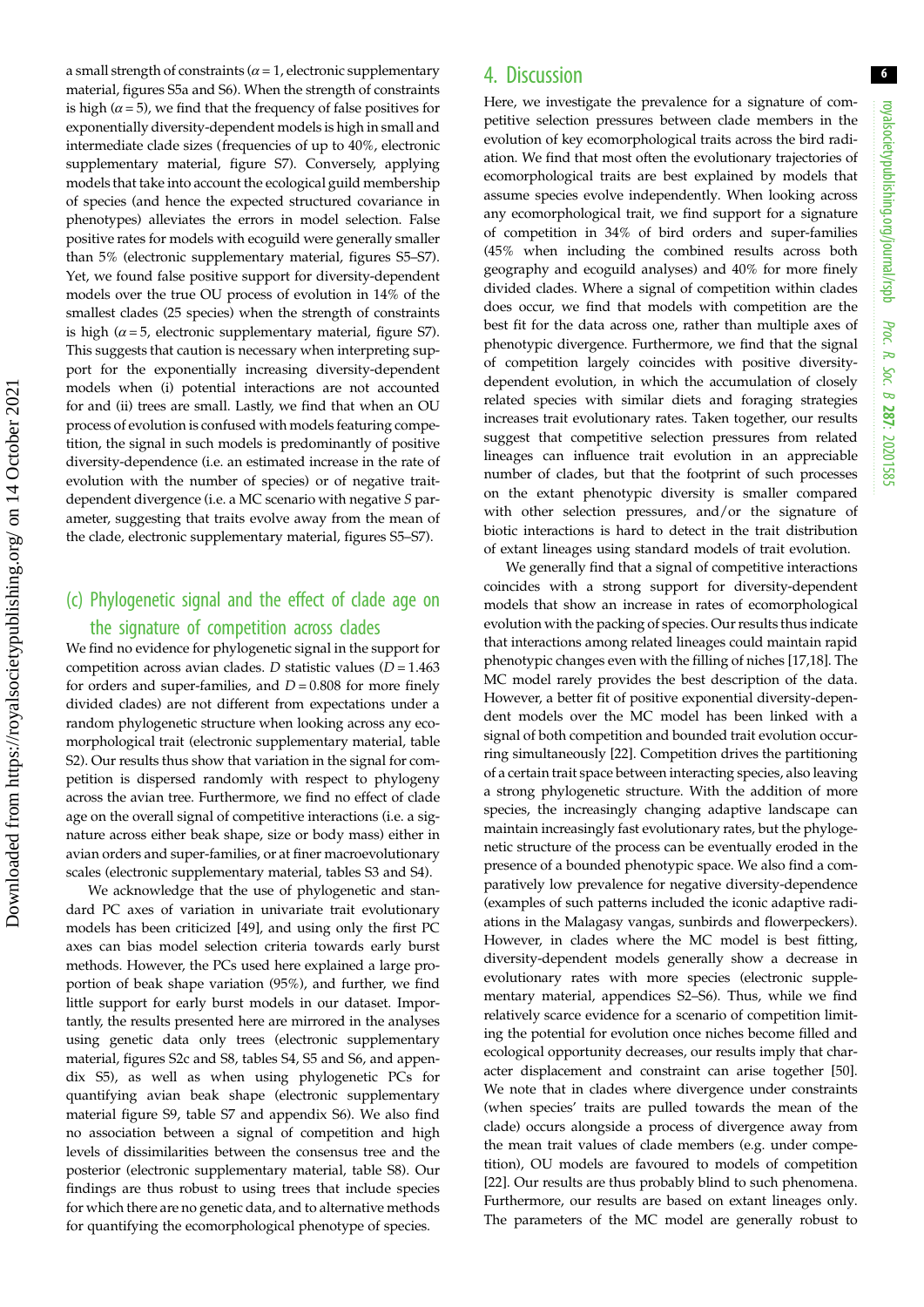extinction (as inferences are based on the mean trait values of clade members [[19\]](#page-7-0)). However, diversity-dependent models show underestimated slope values with increasing extinction levels [[19\]](#page-7-0). Overall, these results are consistent with a recent simulation study exploring trait evolutionary trajectories expected under competitive selection pressures [\[17](#page-7-0)], which revealed that cycles of extinction and reoccupation of the trait space by interacting species can dilute the expected signal of declining evolutionary rates with the accumulation of species. Moreover, competition is expected to leave a signal of constant or increasing evolutionary rates, as species experience rapid evolutionary rates as they evolve to occupy the edges of the morphospace [\[17,27](#page-7-0)].

While a signal of positive diversity-dependence coincides conceptually with a signature of competitive interactions, alternative processes can also generate this pattern. For example, high rates of phenotypic change can be the result of elevated fixation rates, which can be facilitated in small populations during frequent allopatric speciation (i.e. prior to secondary contact). It is also worth mentioning that if species' traits are diverging under competition, and this process further fuels speciation [[51\]](#page-8-0), a signal of positive diversity-dependence will emerge, but the underlying mechanism is not the hypothesized increased trait divergence as a consequence of accumulating competitors. Furthermore, our simulated data show that not considering ecoguild membership of clade members can cause high false positives in the signal of diversity-dependence, arguing for caution when making inferences about potential mechanisms underlying such patterns. Estimating the ecoguild membership of species prior to fitting evolutionary models greatly alleviates false positives, although small clades can still show inflated type 1 errors. Out of 59 orders and super-families, five groups that are under 30 species show a strong signal for positive diversity-dependence, and so we could overestimate the prevalence of competitive interactions in these smaller clades. An obvious solution to decrease concerns related to biased model preference would be performing model adequacy tests [\[42](#page-8-0)]. Trait evolutionary models with competition are not yet integrated in current model adequacy frameworks (e.g. [[42\]](#page-8-0), a framework available for the BM, OU and early burst models only), and thus, it was not possible for us to address this issue here.

We detected a signal for competition in beak shape or relative size in several textbook examples of beak specialization such as flowerpiercers [\[52](#page-8-0)], cockatoos [[53\]](#page-8-0), vangas and allies [[54\]](#page-8-0), sunbirds [[55](#page-8-0)], select kingfishers and beeeaters [\[56](#page-8-0)]. We rarely find a signature of competition in patterns of body mass divergence (but see results for antpittas, smaller radiations within the hummingbirds, tyrant-flycatchers and cotingas, leaf-warblers, bush-warblers and longtailed tits, chats and Old World flycatchers, and additionally swans and geese, whistlers, and cisticolas in biogeographical analyses). These results are consistent with the tighter link between beak attributes and resource acquisition than with body size [[23,](#page-7-0)[54](#page-8-0)], and also indicate that if small changes in the beak produce substantial differences in the feeding ecology of species, beak change might represent the most parsimonious route towards ecological differentiation [\[5,10](#page-7-0)[,57](#page-8-0)]. Conversely, body mass is associated with many aspects of species' biology and it is influenced by many selection forces, and thus, we can expect biotic interactions to play a much smaller relative contribution to body mass evolution across the bird tree. Overall, these findings provide broadscale evidence that ecological specialization under competition is usually achieved via one, probably the most parsimonious, route [\[58](#page-8-0)]. Our results also indicate that generally the parsimonious route represents considerable divergence in one trait (as opposed to small changes across many), and further argue that a potential signature of competition in the phenotype of extant related species can be missed if studies are restricted to single traits (e.g. [\[38](#page-8-0)]). We note that our models could underestimate the signal for competition if species interactions are resolved via divergence in traits not related to beak shape, size or body mass, and when morphology and function are decoupled (e.g. the beak changes shape but maintains the same lever mechanical advantage, or vice versa). Also, competition could be solved via morphological change associated with ecoguild membership switches; in this case, a signature of competition could be missed when only considering trait- and diversity-dependence within ecoguilds.

We find that phylogenetic relatedness is a poor predictor of whether specific groups are prone to competition, in agreement with studies linking the strength of species interactions to stochastic events, such as climatic changes and the associated fluctuations in resource availability [[5](#page-7-0)], or invasion episodes [[59\]](#page-8-0). Furthermore, we expected a higher identifiability and support for competition in more finely divided radiations rather than orders and super-families, because younger and smaller radiations are more likely to include ecologically similar species that will compete over shared resources compared with larger clades, and moreover, even if competition is prevalent, its signature could be erased in deep-time in the large clades [[60,61](#page-8-0)]. Our results suggest that the age of radiations is probably not related to our ability to detect a signal of competition, and incorporating ecoguild reconstructions potentially decreased the loss in identifiability of competition signal with time. We note, however, that age might affect the signature of competition much more among more terminal parts of the phylogeny, a pattern that would not be captured by our correlations between clade age and competition signal.

To conclude, here we estimate the prevalence of patterns consistent with expectations under competitive selection pressures between related lineages (diversity-dependent and phenotypic evolution mediated by similarity in traits) across avian orders and super-families. We find that the signal for competition varies across the avian tree, and methods that assume an effect of species interactions on the evolution of phenotypes are the best description of the data in several putative examples of competition-driven diversification. Overall though, we find that patterns of ecomorphological divergence are generally best captured by models that assume species evolve independently from each other, and that biotic interactions between close relatives leave strong signatures in approximately a third of bird clades (but 45% when considering both ecoguild and biogeographical analyses). Our results indicate that differentiation in one axis of phenotypic divergence is generally sufficient to minimize competition for shared resources. Furthermore, we find that patterns of positive diversity-dependence are more common than traitdependent or negative diversity-dependent evolution. Lastly, we find that the prevalence of competition signatures is not predicted by phylogenetic relatedness, or age of radiations. Taken together, our results suggest that incorporating competitive selection pressures among clade members into trait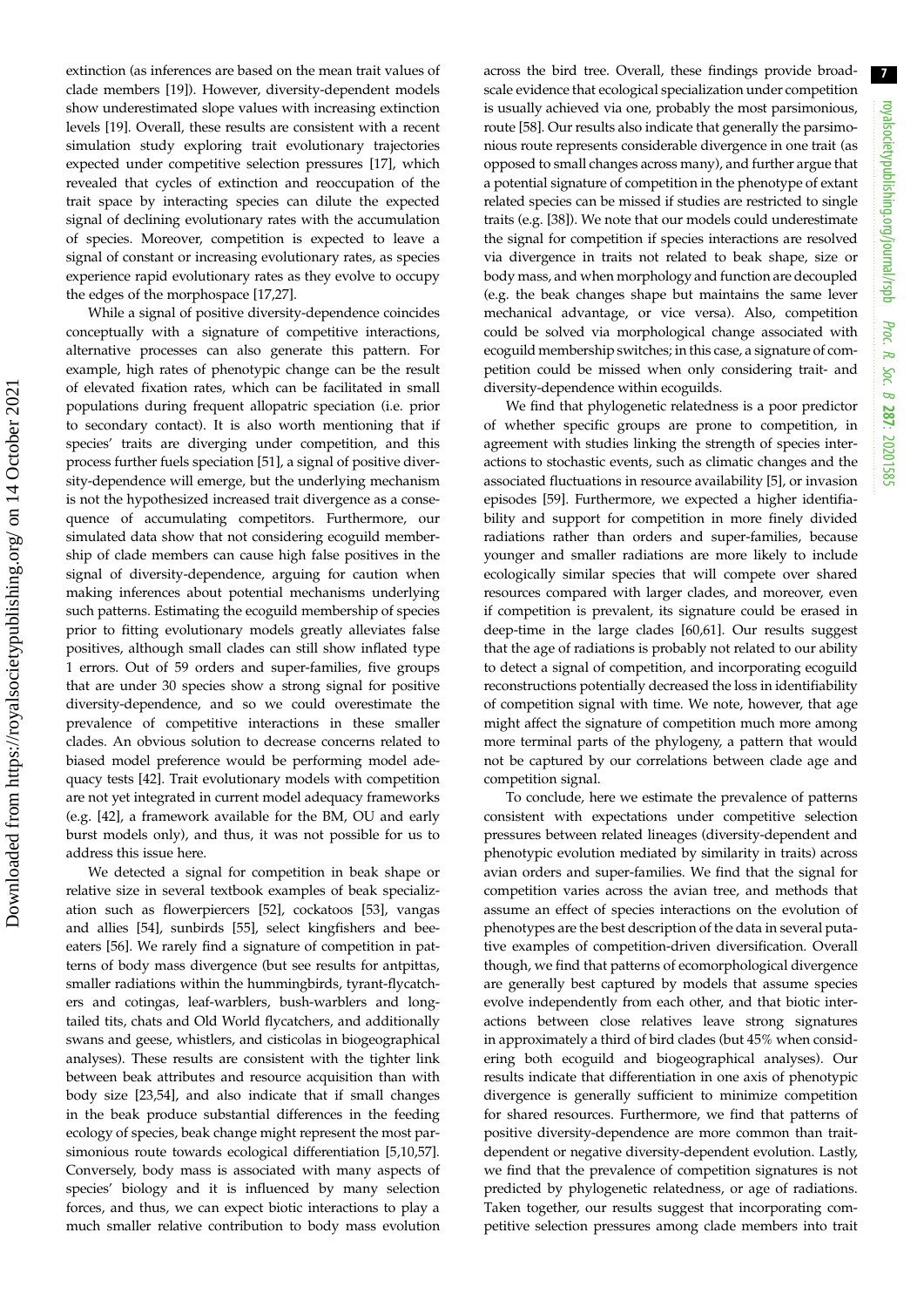8 royalsocietypublishing.org/journal/rspb royalsocietypublishing.org/journal/rspb Proc. R. Soc. $\sigma$ 287: 20201585

<span id="page-7-0"></span>evolutionary models can improve model fit, and that competition from related lineages shapes patterns of biodiversity accumulation beyond a few iconic example groups. However, the potential effects of biotic interactions with closely related species are probably eroded in deep-time, and the ecomorphological diversity of extant species across broad evolutionary scales conserves a mosaic of footprints of multiple selection pressures.

Competing interests. We declare we have no competing interests.

## References

Downloaded from https://royalsocietypublishing.org/ on 14 October 2021

Downloaded from https://royalsocietypublishing.org/ on 14 October 2021

- 1. Simpson GG. 1953 The major features of evolution. New York, NY: Columbia University Press. See [http://](http://science.sciencemag.org/content/119/3098/699.2) [science.sciencemag.org/content/119/3098/699.2.](http://science.sciencemag.org/content/119/3098/699.2)
- 2. Brown WL, Wilson EO. 1956 Character displacement. Syst. Biol. 5, 49–64. [\(doi:10.2307/2411924](http://dx.doi.org/10.2307/2411924))
- 3. MacArthur RH. 1958 Population ecology of some warblers of Northeastern coniferous forests. Ecology 39, 599–619. ([doi:10.2307/1931600](http://dx.doi.org/10.2307/1931600))
- 4. Schluter D, McPeek AEMA. 2000 Ecological character displacement in adaptive radiation. Am. Nat. 156, S4–S16. [\(doi:10.1086/303412\)](http://dx.doi.org/10.1086/303412)
- 5. Grant PR, Grant BR. 2006 Evolution of character displacement in Darwin's finches. Science 313, 224–226. ([doi:10.1126/science.1128374\)](http://dx.doi.org/10.1126/science.1128374)
- 6. Lovette IJ, Bermingham E, Ricklefs RE. 2002 Cladespecific morphological diversification and adaptive radiation in Hawaiian songbirds. Proc. R. Soc. Lond. B 269, 37–42. ([doi:10.1098/rspb.2001.1789](http://dx.doi.org/10.1098/rspb.2001.1789))
- 7. Dayan T, Simberloff D. 2005 Ecological and community-wide character displacement: the next generation. Ecol. Lett. 8, 875–894. [\(doi:10.1111/j.](http://dx.doi.org/10.1111/j.1461-0248.2005.00791.x) [1461-0248.2005.00791.x\)](http://dx.doi.org/10.1111/j.1461-0248.2005.00791.x)
- 8. Pfennig KS, Pfennig DW. 2009 Character displacement: ecological and reproductive responses to a common evolutionary problem. Q. Rev. Biol. 84, 253–276. ([doi:10.1086/605079\)](http://dx.doi.org/10.1086/605079)
- 9. Grether GF, Losin N, Anderson CN, Okamoto K. 2009 The role of interspecific interference competition in character displacement and the evolution of competitor recognition. Biol. Rev. Camb. Philos. Soc. 84, 617–635. ([doi:10.1111/j.](http://dx.doi.org/10.1111/j.1469-185X.2009.00089.x) [1469-185X.2009.00089.x](http://dx.doi.org/10.1111/j.1469-185X.2009.00089.x))
- 10. Weir JT, Mursleen S. 2013 Diversity-dependent cladogenesis and trait evolution in the adaptive radiation of the auks (Aves: Alcidae). Evolution 67, 403–416. ([doi:10.1111/j.1558-5646.2012.01786.x\)](http://dx.doi.org/10.1111/j.1558-5646.2012.01786.x)
- 11. Agrawal AA, Fishbein M, Halitschke R, Hastings AP, Rabosky DL, Rasmann S. 2009 Evidence for adaptive radiation from a phylogenetic study of plant defenses. Proc. Natl Acad. Sci. USA 106, 18067-18 072. ([doi:10.1073/pnas.0904862106\)](http://dx.doi.org/10.1073/pnas.0904862106)
- 12. Connell JH. 1961 The influence of interspecific competition and other factors on the distribution of the barnacle Chthamalus stellatus. Ecology 42, 710–723. ([doi:10.2307/1933500\)](http://dx.doi.org/10.2307/1933500)
- 13. Schluter D. 1994 Experimental evidence that competition promotes divergence in adaptive

radiation. Science 266, 798–801. [\(doi:10.1126/](http://dx.doi.org/10.1126/science.266.5186.798) [science.266.5186.798\)](http://dx.doi.org/10.1126/science.266.5186.798)

detailed beak shape dataset.

- 14. Stuart YE, Campbell TS, Hohenlohe PA, Reynolds RG, Revell LJ, Losos JB. 2014 Rapid evolution of a native species following invasion by a congener. Science 346, 463–466. ([doi:10.1126/science.](http://dx.doi.org/10.1126/science.1257008) [1257008\)](http://dx.doi.org/10.1126/science.1257008)
- 15. Weber MG, Wagner CE, Best RJ, Harmon LJ, Matthews B. 2017 Evolution in a community context: on integrating ecological interactions and macroevolution. Trends Ecol. Evol. 32, 291-304. [\(doi:10.1016/j.tree.2017.01.003](http://dx.doi.org/10.1016/j.tree.2017.01.003))
- 16. Harmon LJ et al. 2019 Detecting the macroevolutionary signal of species interactions. J. Evol. Biol. 32, 769–782. ([doi:10.1111/jeb.13477](http://dx.doi.org/10.1111/jeb.13477))
- 17. Aristide L, Morlon H. 2019 Understanding the effect of competition during evolutionary radiations: an integrated model of phenotypic and species diversification. Ecol. Lett. 22, 2006-2017. ([doi:10.](http://dx.doi.org/10.1111/ele.13385) [1111/ele.13385](http://dx.doi.org/10.1111/ele.13385))
- 18. Thompson JN. 1999 The evolution of species interactions. Science 284, 2116–2118. [\(doi:10.1126/](http://dx.doi.org/10.1126/science.284.5423.2116) [science.284.5423.2116](http://dx.doi.org/10.1126/science.284.5423.2116))
- 19. Drury J, Clavel J, Manceau M, Morlon H. 2016 Estimating the effect of competition on trait evolution using maximum likelihood inference. Syst. Biol. 65, 700–710. ([doi:10.1093/sysbio/syw020](http://dx.doi.org/10.1093/sysbio/syw020))
- 20. Clarke M, Thomas GH, Freckleton RP. 2017 Trait evolution in adaptive radiations: modeling and measuring interspecific competition on phylogenies. Am. Nat. 189, 121–137. [\(doi:10.1086/689819](http://dx.doi.org/10.1086/689819))
- 21. Cavalli-Sforza LL, Edwards AWF. 1967 Phylogenetic analysis. Models and estimation procedures. Am. J. Hum. Genet. 19, 233–257.
- 22. Drury JP, Grether GF, Garland T, Morlon H. 2018 An assessment of phylogenetic tools for analyzing the interplay between interspecific interactions and phenotypic evolution. Syst. Biol. 67, 413–427. [\(doi:10.1093/sysbio/syx079\)](http://dx.doi.org/10.1093/sysbio/syx079)
- 23. Olsen AM. 2017 Feeding ecology is the primary driver of beak shape diversification in waterfowl. Funct. Ecol. 31, 1985–1995. ([doi:10.1111/1365-](http://dx.doi.org/10.1111/1365-2435.12890) [2435.12890\)](http://dx.doi.org/10.1111/1365-2435.12890)
- 24. Cook TR, Lescroël A, Cherel Y, Kato A, Bost C-A. 2013 Can foraging ecology drive the evolution of body size in a diving endotherm? PLoS ONE 8, e56297. ([doi:10.1371/journal.pone.0056297](http://dx.doi.org/10.1371/journal.pone.0056297))

25. Cooney CR, Bright JA, Capp EJR, Chira AM, Hughes EC, Moody CJA, Nouri LO, Varley ZK, Thomas GH. 2017 Mega-evolutionary dynamics of the adaptive radiation of birds. Nature 542, 344–347. ([doi:10.](http://dx.doi.org/10.1038/nature21074) [1038/nature21074](http://dx.doi.org/10.1038/nature21074))

Funding. This work was supported by the European Research Council (grant no. 615709 Project 'ToLERates'), by a Royal Society University Research Fellowship to G.H.T. (UF120016 and URF\R\180006) and by a Leverhulme Early Career Fellowship (ECF-2018-101) to C.R.C. Acknowledgements. We thank Frane Babarovic, Joseph Brown, Yichen He, Jonathan Kennedy, Thomas Guillerme and Alex Slavenko for valuable comments and discussion points. We thank M. Adams, H. van Grouw and R. Prys-Jones at the Natural History Museum, and H. McGhie at the Manchester Museum for providing access to and expertise in the collections. We thank all the volunteer citizen scientists at<http://www.markmybird.org> for helping us build the

- 26. Zelditch ML, Swiderski DL, Sheets HD. 2012 Geometric morphometrics for biologists. San Diego, CA: Academic Press.
- 27. Chira AM, Cooney CR, Bright JA, Capp EJR, Hughes EC, Moody CJA, Nouri LO, Varley ZK, Thomas GH. 2018 Correlates of rate heterogeneity in avian ecomorphological traits. Ecol. Lett. 21, 1505–1514. ([doi:10.1111/ele.13131](http://dx.doi.org/10.1111/ele.13131))
- 28. Adams D, Collyer M, Kaliontzopoulou A. 2017 Geomorph: software for geometric morphometric analyses. R package version 3.0.5. See [https://cran.r](https://cran.r-project.org/package=geomorph)[project.org/package=geomorph](https://cran.r-project.org/package=geomorph).
- 29. Polly PD, Lawing AM, Fabre A-C, Goswami A. 2013 Phylogenetic principal components analysis and geometric morphometrics. Hystrix It. J. Mamm. 24, 33–41. ([doi:10.4404/hystrix-24.1-6383](http://dx.doi.org/10.4404/hystrix-24.1-6383))
- 30. Revell LJ. 2009 Size-correction and principal components for interspecific comparative studies. Evolution 63, 3258–3268. ([doi:10.1111/j.1558-5646.](http://dx.doi.org/10.1111/j.1558-5646.2009.00804.x) [2009.00804.x](http://dx.doi.org/10.1111/j.1558-5646.2009.00804.x))
- 31. Wilman H, Belmaker J, Simpson J, de Rosa C, Rivadeneira MM, Jetz W. 2014 EltonTraits 1.0: species-level foraging attributes of the world's birds and mammals. Ecology 95, 2027–2027. ([doi:10.](http://dx.doi.org/10.1890/13-1917.1) [1890/13-1917.1](http://dx.doi.org/10.1890/13-1917.1))
- 32. Hansen TF, Martins EP. 1996 Translating between microevolutionary process and macroevolutionary patterns: the correlation structure of interspecific data. Evolution 50, 1404–1417. ([doi:10.1111/j.](http://dx.doi.org/10.1111/j.1558-5646.1996.tb03914.x) [1558-5646.1996.tb03914.x](http://dx.doi.org/10.1111/j.1558-5646.1996.tb03914.x))
- 33. Granfen A, Hamilton WD. 1989 The phylogenetic regression. Phil. Trans. R. Soc. Lond. B 326. 119–157. [\(doi:10.1098/rstb.1989.0106\)](http://dx.doi.org/10.1098/rstb.1989.0106)
- 34. Jetz W, Thomas GH, Joy JB, Hartmann K, Mooers AO. 2012 The global diversity of birds in space and time. Nature 491, 444–448. ([doi:10.1038/nature11631\)](http://dx.doi.org/10.1038/nature11631)
- 35. Drummond AJ, Suchard MA, Xie D, Rambaut A. 2012 Bayesian phylogenetics with BEAUti and the BEAST 1.7. Mol. Biol. Evol. 29, 1969–1973. [\(doi:10.](http://dx.doi.org/10.1093/molbev/mss075) [1093/molbev/mss075](http://dx.doi.org/10.1093/molbev/mss075))
- 36. Butler MA, King AA. 2004 Phylogenetic comparative analysis: a modeling approach for adaptive